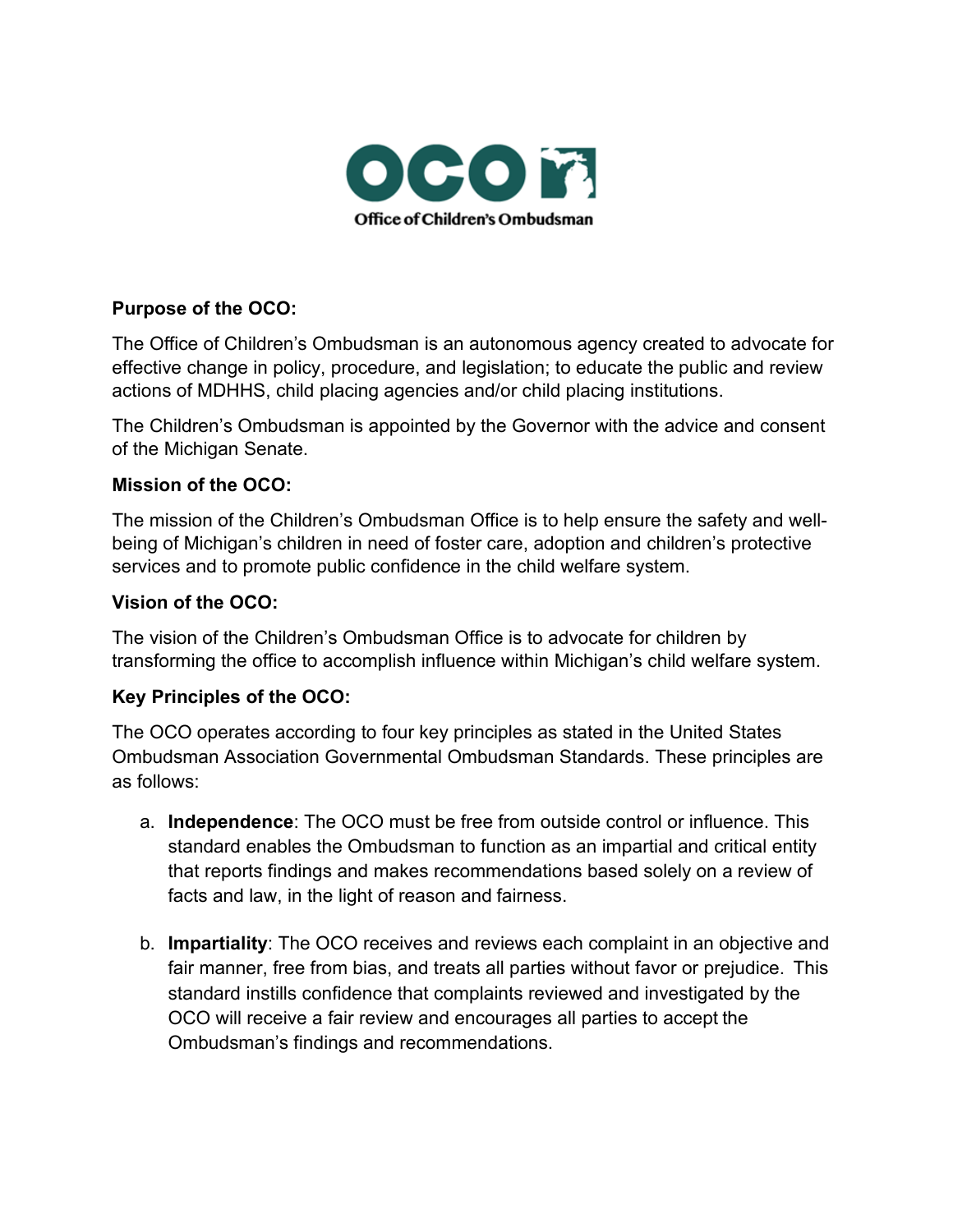- c. **Confidentiality**: The OCO maintains the confidentiality of complainants and may not be compelled to testify or to release records. The OCO maintains the confidentiality of individuals from whom information is acquired except as necessary to perform the duties of the office. These confidentiality protections encourage individuals to come forward with information and concerns without fear of possible retaliation by others.
- d. **Credible Review Process:** A credible review process promotes respect and confidence in the OCO's oversight of Michigan's child welfare system. The OCO is qualified to analyze issue and matters of law, administration, and policy. The OCO has collective experience and expertise in child welfare law, social work, mediation, and clinical practice; and in conducting investigations. The OCO has been granted authority and responsibility necessary to thoroughly investigate complaints and conduct a credible review process under MCL 722.921 et seq. For the OCO to conduct a credible review process the OCO shall be permitted to have direct contact with individuals, evidence and records that the Ombudsman deems relevant and necessary to an OCO investigation.

# **Complaints made by members of the public:**

The OCO has the authority to investigate complaints made by the public against child protective services, foster care programs and agencies, adoption services, and juvenile justice programs. You can file an online complaint by clicking on this link; <https://dtmb.state.mi.us/OCOForm/>

The complainant's identity is strictly confidential. To protect confidential records, the office is not subject to the Freedom of Information Act nor are the records subject to subpoena.

## **Child Fatality Cases:**

The OCO is required by Michigan law to investigate all child fatality cases that are alleged to have occurred due to child abuse and neglect where MDHHS Child Protective Services or Foster Care was involved with the family. Specifics of this requirement can be found in MCL 722.926.

The OCO strives for three main goals:

- Conduct independent, impartial investigations
- Make impactful recommendations to advocate for change in statute, policy, or administrative rules with to goal of having a positive impact on the child welfare system
- Promote transparency in the child welfare system